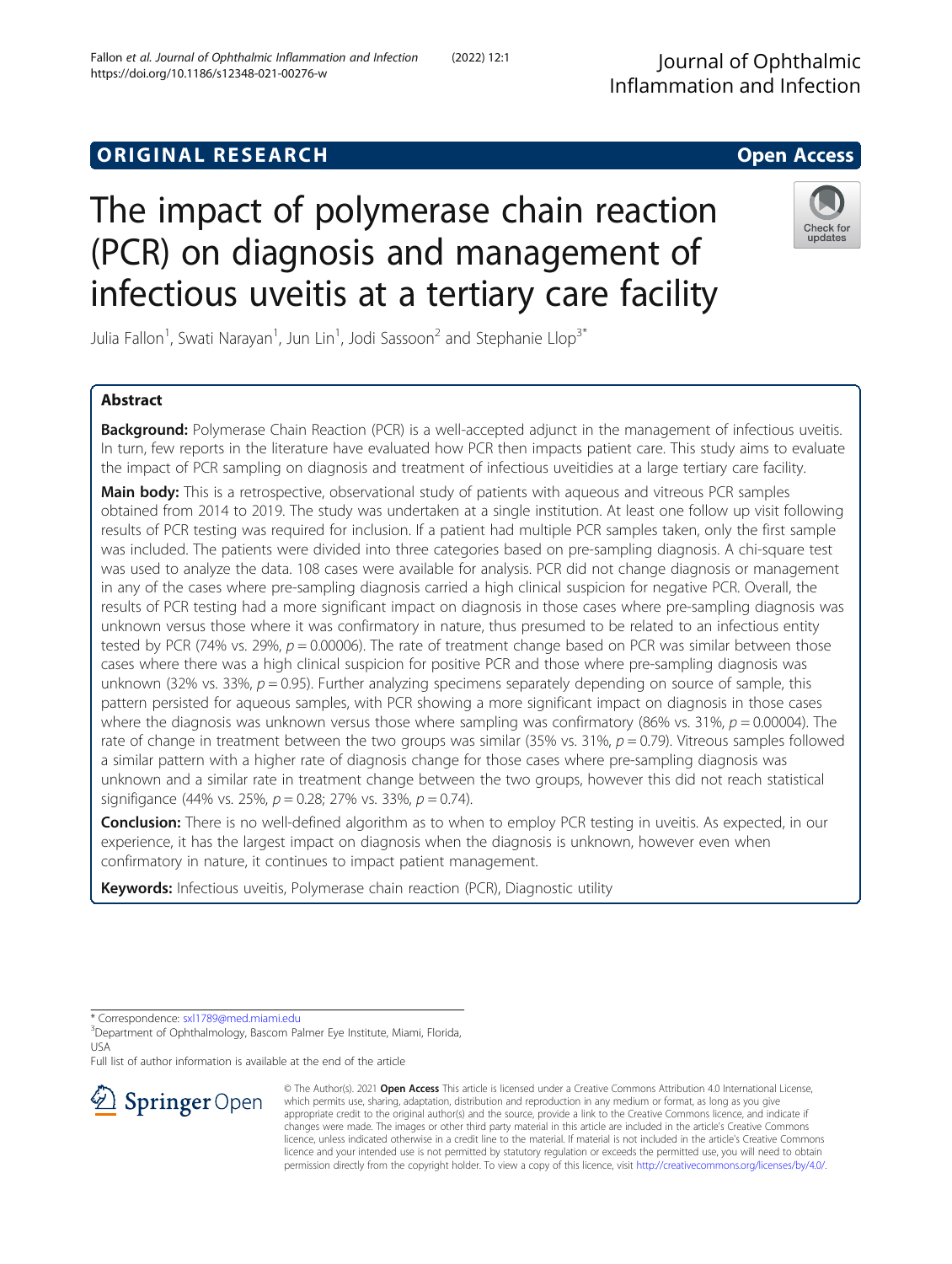#### Background

Uveitis describes a range of diseases marked by inflammation within the eye, which can occur secondary to various causes, including autoimmune disease, infectious agents and cancer  $[1-5]$  $[1-5]$  $[1-5]$  $[1-5]$ . The diagnosis of uveitis carries increased risk of ocular complications including glaucoma, cataract and blindness [[6\]](#page-5-0). Recent epidemiologic studies report the prevalence of uveitis at 5.4 per 1000 residents in the United States [\[1](#page-5-0)], with noninfectious uveitis accounting for majority of the cases [[2](#page-5-0)], whereas infectious uveitis is more commonly found in the developing world [[3\]](#page-5-0). Geography further dictates prevalence, for example herpetic uveitis is the most common infectious etiology in Saudi Arabia, whereas tuberculosis is the most common in India [\[3](#page-5-0)]. Even with many known infectious and noninfectious etiologies of uveitis, it is estimated anywhere from 30 to 60% cases of uveitis are idiopathic [[1,](#page-5-0) [3,](#page-5-0) [7](#page-5-0)]. Classification is based on anatomical location, with anterior uveitis accounting for most cases [[4,](#page-5-0) [7](#page-5-0), [8](#page-5-0)]. Diagnostic workup is tailored to each case, as laboratory tests and studies ordered vary depending on clinical presentation, the provider, geography and resources of the health care system [\[9](#page-5-0), [10](#page-5-0)].

Identifying infectious uveitis and beginning adequate antimicrobial therapy early in disease course is essential to prevent ocular complications. Toxoplasmosis and Herpes viruses account for the most commonly seen infectious uveitides in the United States [\[11](#page-5-0)–[13\]](#page-5-0). Polymerase Chain Reaction (PCR) has emerged as a useful diagnostic tool for infectious uveitis, showing high sensitivity and rapid results, in comparison to gold standards like culture or fundus examination  $[14–17]$  $[14–17]$  $[14–17]$  $[14–17]$  $[14–17]$ . There are two main types of PCR used: multiplex and real-time. Multiplex PCR, also known as qualitative PCR, helps to determine if an agent is present within a specimen, without commenting on its quantity. A recent literature review has shown that it can be successful at differentiating between two to five causative agents, thus limiting the need for biopsy which carries higher morbidity [\[18](#page-6-0)]. Real-time PCR, also known as quantitative, can be used to determine the level of disease burden. By quantifying the amount present, real-time PCR helps determine if the pathogen is likely a contaminant or active in the disease process. When used together, these two types of PCR can help to identify and confirm a causative infectious agent [\[19](#page-6-0)]. PCR is now widely accepted as a useful adjunct to help diagnose cases of infectious uveitis; however, few centers have since published their experience with PCR and its effect on management in the literature [[20](#page-6-0)–[25](#page-6-0)]. The present study was undertaken to report the experience of PCR testing in various clinical scenarios at a large tertiary care center in New York City.

#### **Methods**

Records were reviewed of all Department of Ophthalmology patients with at least one PCR study performed seen at New York Eye and Ear Infirmary of Mount Sinai, a tertiary care center located in New York City, between 2014 and 2019. The study was conducted in accordance with the IRB and HIPAA regulations. Patients were deemed appropriate for inclusion if they had a sample of ocular fluid (aqueous or vitreous) sent for PCR testing. Aqueous fluid was removed from the eye via an anterior chamber paracentesis using a 30 G needle and 1 mL syringe. Vitreous fluid was removed via vitreous tap using a 25 G needle and 3 mL syringe, or via pars plana vitrectomy. Samples were sent to ARUP Laboratories (Salt Lake City, Utah) for PCR analysis. Multiplex (qualitative) PCR was run on samples for detection of Herpes Simplex Virus (HSV), Varicella Zoster Virus (VZV), Cytomegalovirus (CMV), Toxoplasmosis gondii (Toxoplasmosis) and Mycobacterium tuberculosis (M. tb). Real-time (quantitative) PCR was used for detection of Epstein-Barr Virus (EBV). To be included in the study, patients required at least one follow up visit in clinic following results of PCR testing. Patients with primary corneal pathologies such as interstitial keratitis were excluded from the study.

Patient charts were accessed and reviewed through Meditech (Westwood, Massachusetts). Clinical information was collected pre- and post- PCR sampling, including visual acuity and anatomical classification of uveitis. The uveitis was defined in accordance with the SUN Working Group nomenclature [[4\]](#page-5-0). Clinical diagnosis and treatment before and after the results of PCR testing resulted were recorded. The cases were then divided into three groups based on pretesting diagnosis: "High clinical suspicion for a negative PCR result", "High clinical suspicion for an infectious uveitis due to HSV, VZV, CMV, Toxoplasmosis or M. tb.", and "Unknown etiology, possibly secondary to an infectious agent tested for by PCR". Treatment data prior to and following PCR testing was collected. Initial treatment regimens were grouped into categories including immunosuppression (including by mouth (PO), injections or intravitreal), antiviral treatments (including PO, intravitreal or intravenous), antibiotic treatments (including PO, intravitreal or intravenous), pars plana vitrectomy and lastly any topical modality including steroids, cycloplegics or intraocular pressure lowering drops. A change in management was defined as addition, subtraction or change in dosage of any treatment agent secondary to a positive or negative PCR result. A Chi-squared test was used to analyze the data.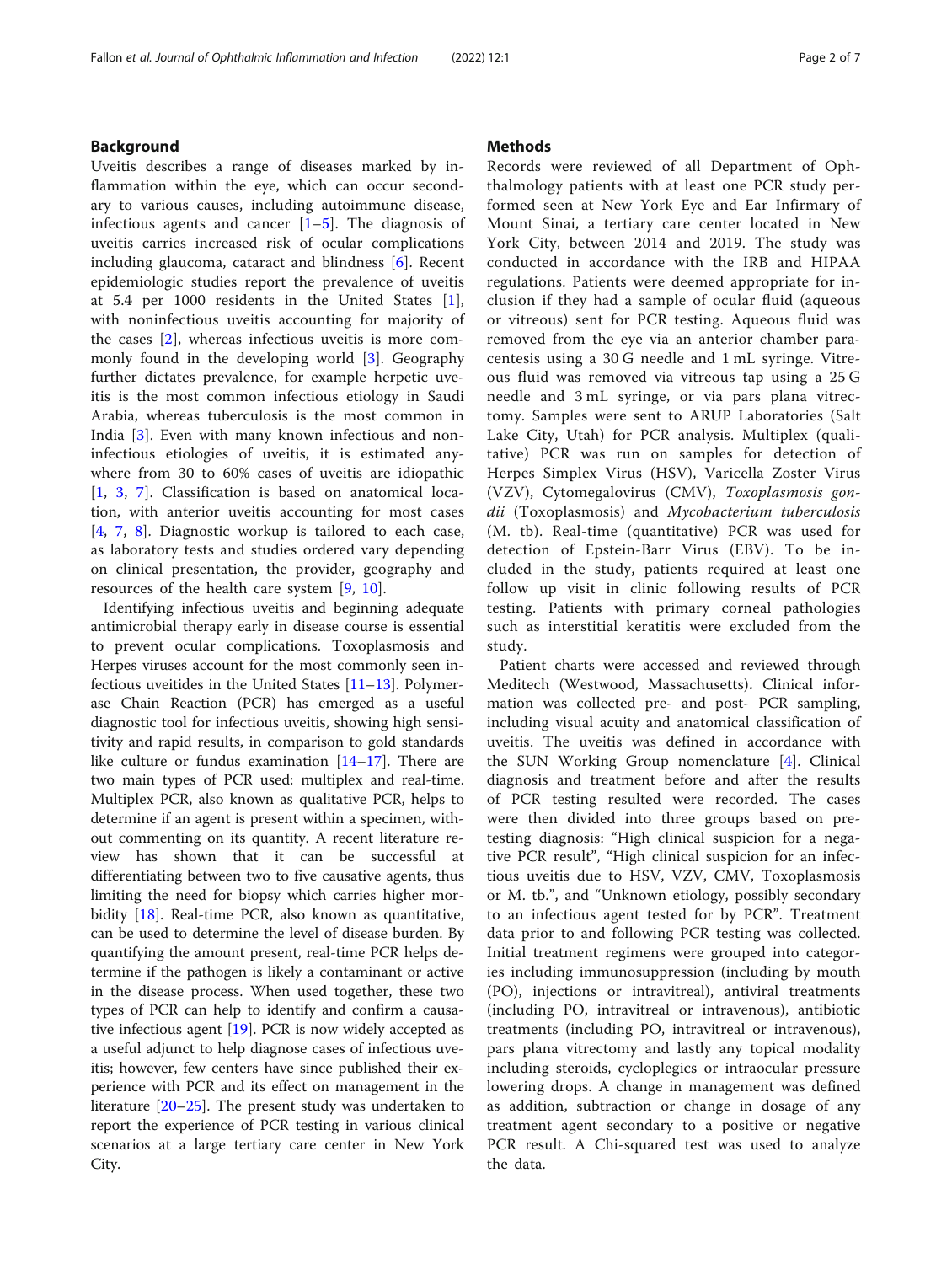#### Results

137 cases were eligible for inclusion in this study. 21 cases were excluded, 20 of which did not meet our criteria for follow-up, at least one clinic visit following results of PCR testing, and 1 case that had an invalid toxoplasmosis PCR result. 116 cases with PCR studies were available for analysis. Only the first PCR sample sent from the patient was included leaving the final sample size with 108 cases. Baseline clinical and demographic data is summarized in Table 1.

Mean age of participants was 51.2 years, with a median age of 51.5. 55% of study participants were male. Presenting visual acuity ranged from 20/20 (logMAR 0.00) to no light perception (logMAR 3), with median visual acuity of 20/360 (logMAR 1.2).

Table 1 Patient Demographics and Pre-Sampling Data

| Age                                       |               |
|-------------------------------------------|---------------|
|                                           | 51.2 (mean)   |
|                                           | 10-89 (range) |
| Gender                                    |               |
| Male                                      | 59 (55%)      |
| Female                                    | 49 (45%)      |
| Site of PCR                               |               |
| Aqueous Tap                               | 65 (60.2%)    |
| Vitreous Tap                              | 43 (39.8%)    |
| Presenting Visual Acuity (logMAR)         |               |
| Range                                     | $0.00 - 3$    |
| Median                                    | 1.2           |
| According to anatomical site              |               |
| Anterior uveitis                          | 28 (25.9%)    |
| Intermediate uveitis                      | 2(2%)         |
| Posterior uveitis                         | 16 (14.8%)    |
| Panuveitis                                | 45 (41.7%)    |
| Anterior + intermediate uveitis           | 4 (3.7%)      |
| According to duration                     |               |
| Acute uveitis                             | 48 (44.4%)    |
| Chronic uveitis                           | 55 (51%)      |
| Recurrent uveitis                         | 5 (4.6%)      |
| Pre-sampling diagnosis                    |               |
| Pre-sampling diagnosis not related to PCR | 19 (17.6%)    |
| Pre-sampling diagnosis related to PCR     | 28 (26%)      |
| Unknown                                   | 61 (56%)      |
| Initial Treatment                         |               |
| Immunosupression                          | 22 (20%)      |
| Antivirals                                | 45 (41.7%)    |
| Antibiotics and/or Antifungals            | 30 (27.8%)    |
| Vitrectomy                                | 14 (13%)      |
| Topical agents                            | 69 (63.9%)    |

The majority of the samples were aqueous specimens (60.2% aqueous vs. 39.8% vitreous). The number of anterior, anterior and intermediate, panuveitis, intermediate, and posterior uveitis were 28 of the 108 (25.9%), 4 of 108 (3.7%), 45 of 108 (41.7%), 2 of 108 (2%), 16 of 108 (14.8%), respectively. The remaining cases were as follows: 7 of presumed bacterial endophthalmitis, 5 retinal detachments (primary pathology, without associated panuveitis) and 1 phacolytic glaucoma. 44.4% (48/108) were deemed acute cases, 4.6% (5/108) were recurrent and 51% (55/108) were chronic.

Cases were classified depending on initial diagnosis. There were 19 cases (17.6%) where there was high clinical suspicion for a diagnosis that was not HSV, VZV, CMV, Toxo, M. Tb related, examples of these include cases of presumed bacterial endophthalmitis or retinal detachments without underlying panuveitis. There were 28 cases (26%) where there was a high clinical suspicion for an etiology secondary to HSV, VZV, CMV, Toxoplasmosis or M. Tb. including 4 presumed cases of Toxoplasmosis, 2 cases of Progressive Outer Retinal Necrosis, 7 cases of Acute Retinal Necrosis and 2 cases of CMV retinitis. The remaining 61 cases (56%) were cases where the diagnosis was mostly unknown, but a uveitic process secondary to HSV, VZV, CMV, Toxoplasmosis or M. Tb was on the differential. Examples of unknown cases include recurrent anterior uveitis where a viral etiology was possible, cases that were acutely worsening for an unknown reason, and undifferentiated panuveitis where an infectious etiology was possible and needed to be ruled out before beginning immunosuppression. Many patients obtained multiple of these treatments simultaneously, with the most common modality being topical agents used in 63.9% of the cases. Immunosuppression, antibiotics, antivirals and vitrectomy were used in 20%, 27.8%, 41.7%, and 13% of the cases respectively.

HSV and VZV were the most common infectious agents tested for, both being run on 103 of the samples, followed by CMV on 98 of the samples, Toxoplasmosis on 59 of the samples, EBV on 27 of the samples and lastly M. tb. on 13 of the samples. The most common panel of tests was CMV, HSV, Toxoplasmosis and VZV, representing 36 of the 108 cases (33%). 25 of the 108 samples yielded positive PCR results. 13 of the 25 positive samples were from aqueous specimens (52%) and 12 of the 25 positive samples were from vitreous specimens (48%). Of samples with positive results, 7 were positive for CMV (one of these also positive for HSV), 9 were positive for HSV (one of these positive for CMV as noted previously), 6 were positive for VZV (one of these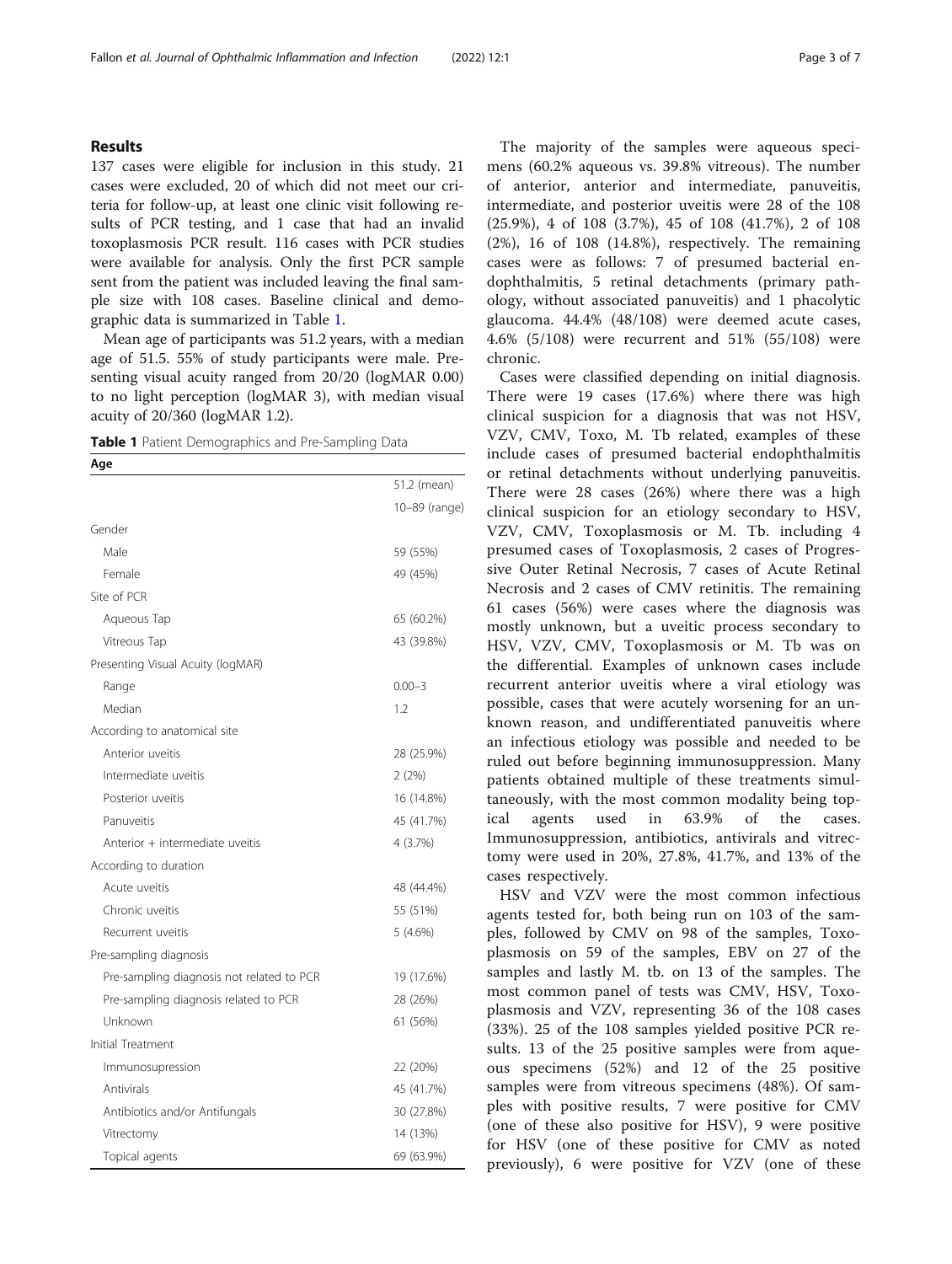also positive for EBV), and 4 were positive for Toxoplasmosis (one of these also positive for EBV).

Table 2 summarizes treatment and diagnosis changes based on PCR results according to pre-testing diagnosis category.

Overall, 53 cases (49%) had diagnosis change and 29 cases (27%) had treatment change based on results of PCR. Of note, EBV positivity or negativity had no impact on diagnosis or treatment in any of these cases. For the group where pre-testing diagnosis was not related to an infectious agent sampled with PCR, no cases had a diagnosis or treatment change based on the results of the PCR. For the group where pre-testing diagnosis was suspicious for an etiology related to PCR, 8 cases (29%) had a change in diagnosis related to PCR and 9 cases (32%) had a change in management related to PCR result. In the group where diagnosis before sampling was unknown, 45 cases (74%) had a change in diagnosis based on PCR results and 20 cases (33%) had a change in management.

The results of PCR testing had a more significant impact on diagnosis in those cases where pre-sampling diagnosis was unknown versus those where it was confirmatory in nature, thus presumed to be related to an infectious entity tested by PCR (74% vs. 29%;  $p =$ 0.00006). There were no cases where both pre-testing diagnosis was not suspicious for infectious agent tested by PCR and there was a change in diagnosis related to PCR results. Treatment changes based on PCR results were made at a similar rate in cases where the diagnosis was unknown compared to when a pretesting diagnosis was presumed an infectious entity tested for by PCR (33% vs. 32%,  $p = 0.95$ ). Similar to diagnosis changes, there were no cases where treatment was changed in relation to PCR when the pre-sampling diagnosis was not suspicious for HSV, VZV, CMV, Toxoplasmosis, M. Tb.

Tables [3](#page-4-0) and [4](#page-4-0) further divide the cases by the type of specimen.

When analyzing aqueous specimens, this effect persisted with the results of PCR testing having a more significant impact on diagnosis in those cases where presampling diagnosis was unknown versus those where it was confirmatory in nature, thus presumed to be related to an infectious entity tested by PCR (86% vs. 31%,  $p =$ 0.00004). The effect of PCR on management was similar between the two groups (35% vs. 31%,  $p = 0.79$ ). For vitreous samples, the rate of change in diagnosis based on PCR was higher in those cases where the pre-sampling diagnosis was unknown versus those where it was confirmatory in nature, but this result did not reach statistical significance (44% vs. 25%,  $p = 0.28$ ). In this subset, the rate of treatment change on PCR testing was similar between the two groups and actually slightly higher in those that underwent PCR testing for confirmation of diagnosis, but this did not reach statistical significance  $(27\% \text{ vs. } 33\%, p = 0.74).$ 

#### **Discussion**

PCR has proven to be an asset to the diagnosis of infectious uveitides, however only a few centers have since published their practice patterns with PCR [\[20](#page-6-0)–[25\]](#page-6-0). De Santos et al. recently published a similar study, although of a smaller number of cases ( $n = 28$ ), which showed a change in treatment of around 50% of cases due to the results of PCR. This study is most representative of our "Unknown" cases subset as they evaluated PCR in situations where the clinical course was atypical or aggressive with an imminent threat to vision [\[20](#page-6-0)]. In contrast, two other studies analyzed clinical subsets where the utility of PCR was more confirmatory in nature [\[21](#page-6-0), [22\]](#page-6-0). From India, Kharel et al. published results of PCR looking at cases of suspected infectious uveitis [[21](#page-6-0)]. Majority of their samples were run in clinical scenarios where the primary diagnosis prior to testing was defined (80%), with tubercular uveitis accounting for the most cases, 39 of 100 cases. Their study also included PCR evaluation of P. acnes, Eubacterium and panfungus on post-op chronic endophthalmitis cases, whereas our PCR study only evaluates viral etiologies, toxoplasmosis, and M. Tb. They found that management was changed following PCR testing in 17.7% of cases. Harper et al. published results of PCR in patients with posterior infectious uveitis, finding that management was changed in 19.5% of cases [[22\]](#page-6-0). Like Kharel et al., this study was composed mostly of cases where the clinical diagnosis prior to PCR testing was well-defined and PCR testing was confirmatory in nature, with the highest percentage of cases being necrotizing herpetic retinitis (34%). Our sample set differs in that majority of our cases, the pre-testing diagnosis was unknown and thus as expected the percentage of

Table 2 Diagnosis and Treatment Changes Based on PCR: All samples

| <b>Pre-sampling Groups</b>                                                                     | <b>Total</b><br>number | Diagnosis changed based<br>on PCR $(n)$ | Treatment changed based<br>on PCR $(n)$ |
|------------------------------------------------------------------------------------------------|------------------------|-----------------------------------------|-----------------------------------------|
| High clinical suspicion for negative PCR results                                               | 19.                    |                                         |                                         |
| High clinical suspicion for an etiology secondary to HSV, VZV, CMV,<br>Toxoplasmosis or M. tb. | 28                     |                                         |                                         |
| Unknown etiology, possibly secondary to an infectious agent tested<br>for by PCR               | -61                    | 45                                      | 20                                      |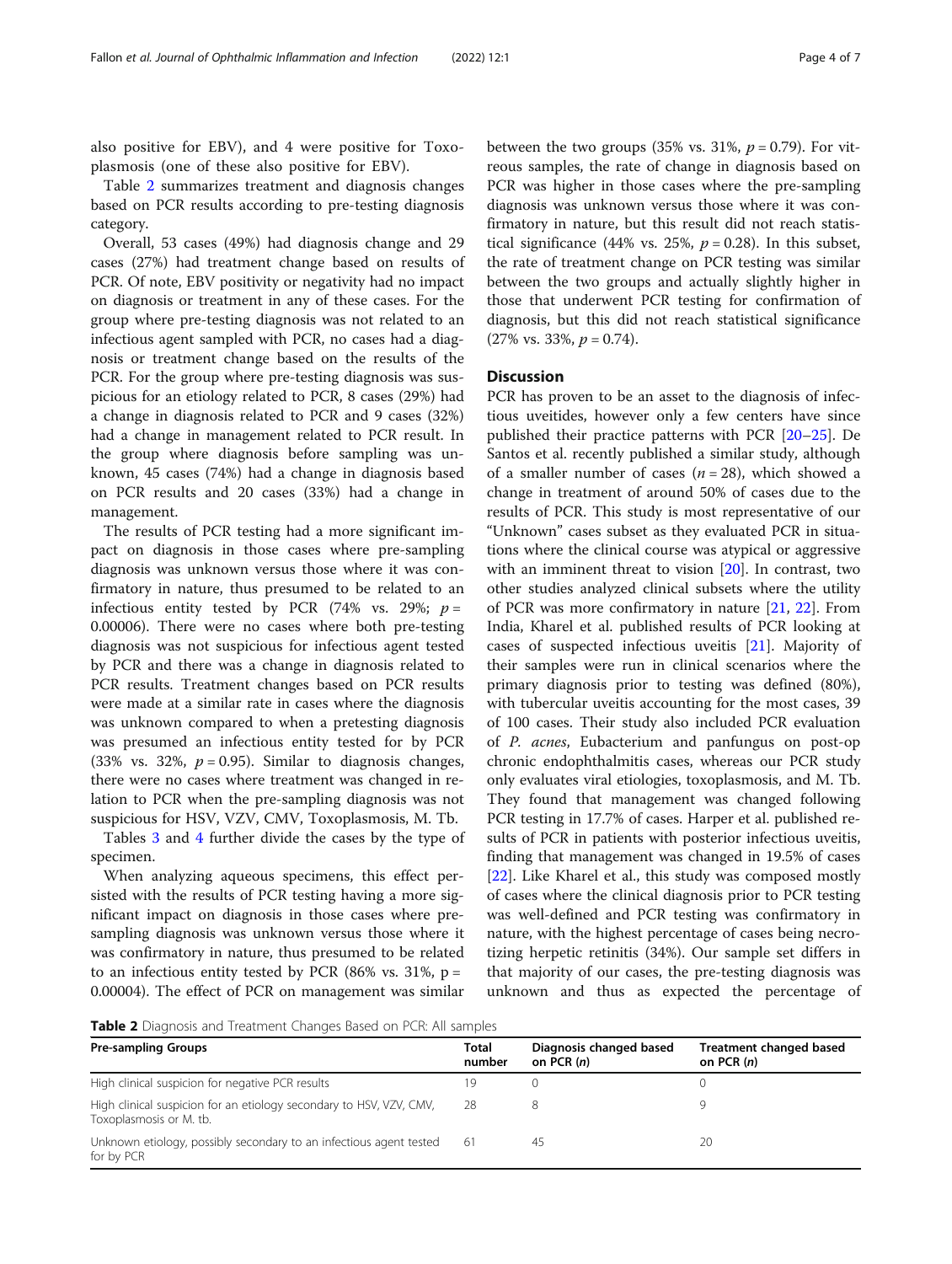| <b>Pre-sampling Groups</b>                                                                     | Total<br>number | Diagnosis changed based<br>on PCR (n) | Treatment changed based<br>on PCR $(n)$ |
|------------------------------------------------------------------------------------------------|-----------------|---------------------------------------|-----------------------------------------|
| High clinical suspicion for negative PCR results                                               |                 |                                       |                                         |
| High clinical suspicion for an etiology secondary to HSV, VZV, CMV,<br>Toxoplasmosis or M. tb. | 16              |                                       |                                         |
| Unknown etiology, possibly secondary to an infectious agent tested<br>for by PCR               | -43             |                                       |                                         |

<span id="page-4-0"></span>Table 3 Diagnosis and Treatment Changes Based on PCR: Aqueous

treatment changes related to PCR were higher. Also, Harper et al. includes multiple samples from the same patient in the primary analysis, whereas in our study only the initial sample is included.

Three studies have looked specifically at aqueous humor sampling the diagnosis of infectious uveitis, as this procedure is more commonly undertaken in the office setting [[23](#page-6-0)–[25](#page-6-0)]. Anwar et al. analyzed anterior chamber paracentesis specifically in anterior uveitis and found a relatively low rate of treatment change at 13% in this subset of patients [\[23](#page-6-0)]. In our subset of cases with aqueous samples, our rate of treatment change was higher at 31%. This variation could be due to the different scenarios in which sampling was undertaken. For example, if the paracentesis was being performed specifically for diagnostic purposes versus if the main purpose of the paracentesis was intraocular pressure lowering and a specimen was then sent for PCR testing. Rothova et al. looked at PCR utility from aqueous specimens in specifically posterior uveitis finding that 24% of cases required a treatment change from results of PCR, thus suggesting that even in posterior disease anterior sampling can be of clinical use  $[24]$  $[24]$ . Choi et al. compared the utility of PCR samples from aqueous humor to serologic sampling in diagnosis of presumed infectious uveitis showing in general higher rates of positivity in PCR samples over serology [[25](#page-6-0)].

To our knowledge, this is the first study comparing the effect of PCR from both aqueous and vitreous samples in various clinical scenarios or pre-sampling diagnoses. There is no clearly defined algorithm as to when to employ PCR sampling; it depends mainly on physician preference and practice patterns within that community. Our study encompasses a wide range of ophthalmologists, both retina and uveitis specialists, from our institution. By including data from multiple

specialists, the study has inherent variation of practice patterns. However, many of these subjects were seen by the same set of retina and uveitis specialists with frequent discussions as to management and thus overlaps in care team. What agents to test for is decided by the ophthalmologist upon submitting the specimen to pathology. There is no set panel. As evidenced by our study, sampling is being undertaken most frequently when there is suspicion for herpetic etiology. Our experience shows a tendency to order PCR testing in clinical scenarios where the diagnosis is uncertain, and the anterior chamber or vitreous sampling is being undertaken for diagnostic purposes. In those cases where PCR is sent and the pre-testing diagnosis is not related to infectious agents tested for by PCR, there were no cases of diagnosis or treatment change. These patients were commonly undergoing vitreous or aqueous sampling for other reasons, like vitrectomy or paracentesis to lower intraocular pressure and PCR was then sent on the sample. Further analysis of cost into sending these samples is warranted to determine the burden on the healthcare system for these additional tests when the pre-testing utility of sampling is low.

As expected, PCR sampling had a more significant impact on diagnosis when pre-testing diagnosis was unknown, however rates of treatment change were similar between those patients where pre-testing diagnosis was unknown and those patients where sampling was confirmatory in nature (i.e. cases of Acute Retinal Necrosis). Examples of these changes in those where pre-testing diagnosis was presumed related to PCR include increases in dosage of anti-viral medication or addition of intraocular antivirals. Thus suggesting, that even when confirmatory in nature, PCR testing maintains a significant impact on patient management. These patterns persisted

Table 4 Diagnosis and Treatment Changes Based on PCR: Vitreous

| <b>Pre-sampling Groups</b>                                                                     | Total<br>number | Diagnosis changed based<br>on PCR (n) | Treatment changed based<br>on PCR $(n)$ |  |
|------------------------------------------------------------------------------------------------|-----------------|---------------------------------------|-----------------------------------------|--|
| High clinical suspicion for negative PCR results                                               |                 |                                       |                                         |  |
| High clinical suspicion for an etiology secondary to HSV, VZV, CMV,<br>Toxoplasmosis or M. tb. |                 |                                       |                                         |  |
| Unknown etiology, possibly secondary to an infectious agent tested<br>for by PCR               | -18             |                                       |                                         |  |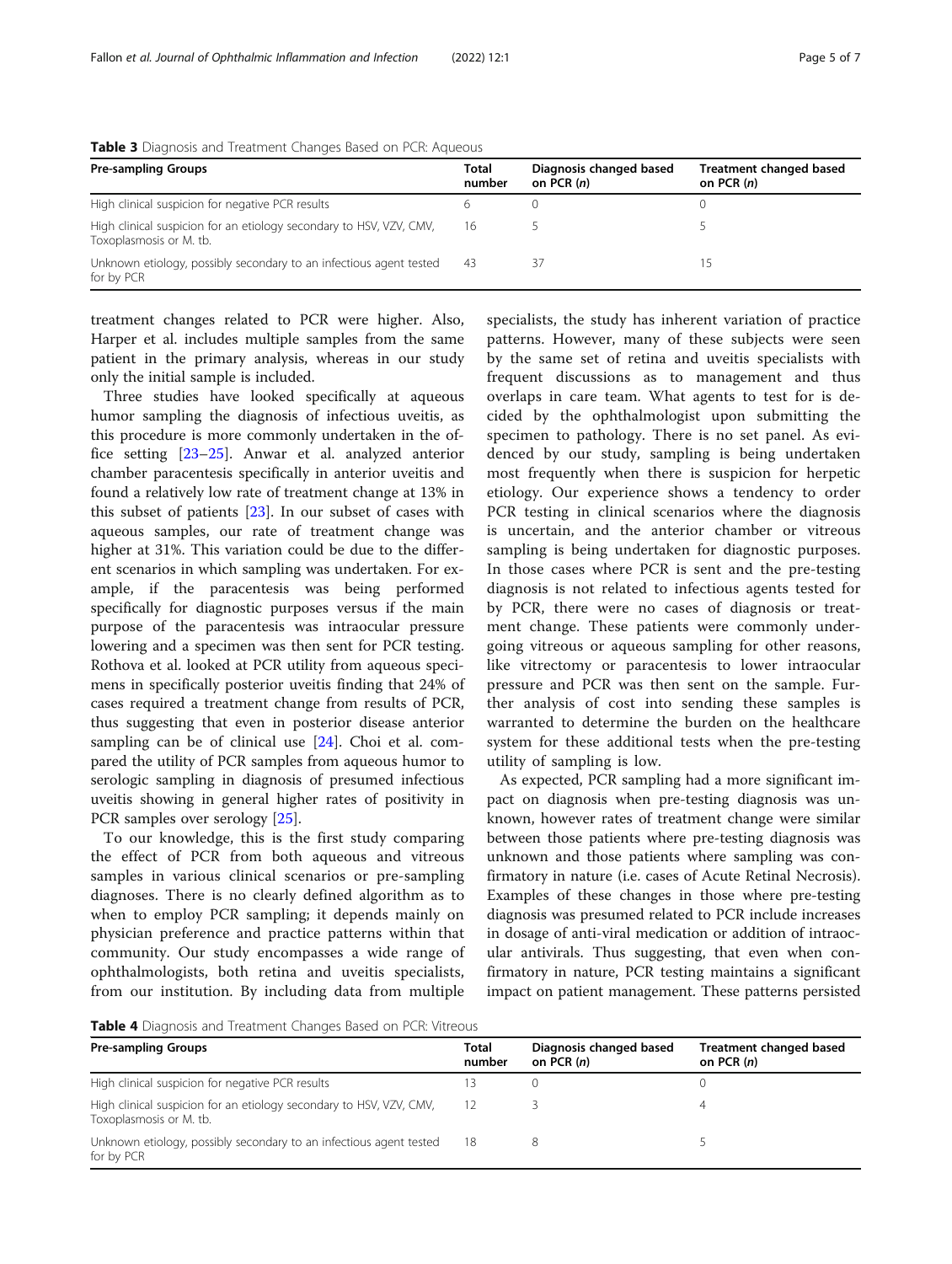<span id="page-5-0"></span>when subdividing specimens into those from aqueous and vitreous.

The two main limitations of this study are its small sample size and its retrospective nature. However, given it represents sampling over a 5-year period at a large tertiary care center and across multiple retina and uveitis specialists, we feel it likely gives a fair representation of PCR sampling rates and the various clinical scenarios it is undertaken in at our institution. Further prospective analyses are needed to evaluate further the impact of PCR on patient care as well as the its cost-benefit in various clinical scenarios.

#### Conclusions

PCR testing is a well-accepted adjunct in the diagnosis of infectious uveitides. There is no well accepted practice pattern as to when to employ PCR testing. Our results show PCR had the highest impact on diagnosis in cases where the pre-sampling diagnosis was broad and uncertain, however even in cases where PCR was confirmatory in nature, it did still prove useful in regards to tailoring management. In those cases where pre-testing diagnosis was not related to infectious agents related to PCR, sampling did not have an impact on diagnosis or management, thus suggesting minimal utility and undue costs in PCR testing in these clinical scenarios. Larger prospective trials are needed to further delineate how PCR results from vitreous and aqueous affect patient care, as well as a cost-benefit analysis of PCR sampling.

#### Abbreviations

PCR: Polymerase Chain Reaction; HSV: Herpes Simplex Virus; VZV: Varicella Zoster Virus; CMV: Cytomegalovirus; Toxoplasmosis: Toxoplasmosis gondii; M. tb: Mycobacterium tuberculosis; EBV: Epstein-Barr Virus

#### Acknowledgements

Not applicable.

#### Authors' contributions

JF collected and analyzed the data and was a major contributor to writing the manuscript; SN collected the data and was a contributor to writing to the manuscript; JL analyzed the data and was a contributor to writing to the manuscript; JS collected the data and was a contributor to writing to the manuscript; SL collected and analyzed the data and was a contributor to writing to the manuscript. All authors read and approved the final manuscript.

#### Funding

Not applicable.

#### Availability of data and materials

The datasets used and/or analyzed during the current study are available from the corresponding author on reasonable request.

#### **Declarations**

#### Ethics approval and consent to participate

This study was conducted in concordance with and approved by our institution's Institutional Review Board (IRB). The study was approved by our IRB as well as Ethics Committee of Mount Sinai.

#### Consent for publication

Not applicable.

#### Competing interests

The authors declare that they have no competing interests.

#### Author details

<sup>1</sup>Department of Ophthalmology, New York Eye and Ear Infirmary of Mount Sinai, New York, New York, USA. <sup>2</sup>Department of Pathology, New York Eye and Ear Infirmary of Mount Sinai, New York, New York, USA. <sup>3</sup>Department of Ophthalmology, Bascom Palmer Eye Institute, Miami, Florida, USA.

#### Received: 8 April 2021 Accepted: 19 November 2021 Published online: 06 January 2022

#### References

- 1. González MM, Solano MM, Porco TC, Oldenburg CE, Acharya NR, Lin SC, Chan MF (2018) Epidemiology of uveitis in a US population-based study. J Ophthalmic Inflamm Infect 8(1):6. <https://doi.org/10.1186/s12348-018-0148-5>
- 2. Thorne JE, Suhler E, Skup M, Tari S, Macaulay D, Chao J, Ganguli A (2016) Prevalence of noninfectious uveitis in the United States: a claims-based analysis. JAMA Ophthalmol 134(11):1237–1245. [https://doi.org/10.1001/jama](https://doi.org/10.1001/jamaophthalmol.2016.3229) [ophthalmol.2016.3229](https://doi.org/10.1001/jamaophthalmol.2016.3229)
- 3. Tsirouki T, Dastiridou A, Symeonidis C, Tounakaki O, Brazitikou I, Kalogeropoulos C, Androudi S (2018) A focus on the epidemiology of uveitis. Ocul Immunol Inflamm 26(1):2–16. [https://doi.org/10.1080/0927394](https://doi.org/10.1080/09273948.2016.1196713) [8.2016.1196713](https://doi.org/10.1080/09273948.2016.1196713)
- 4. Barisani-Asenbauer T, Maca SM, Mejdoubi L, Emminger W, Machold K, Auer H (2012) Uveitis- a rare disease often associated with systemic diseases and infections- a systematic review of 2619 patients. Orphanet J Rare Dis 7(1):57. <https://doi.org/10.1186/1750-1172-7-57>
- 5. Rothova A, Buitenhuis HJ, Meenken C, Brinkman CJ, Linssen A, Alberts C, Luyendijk L, Kijlstra A (1992) Uveitis and systemic disease. Br J Ophthalmol 76(3):137–141. <https://doi.org/10.1136/bjo.76.3.137>
- 6. Dick AD, Tundia N, Sorg R, Zhao C, Chao J, Joshi A, Skup M (2016) Risk of ocular complications in patients with noninfectious intermediate uveitis, posterior uveitis, or Panuveitis. Ophthalmology 123(3):655–662. [https://doi.](https://doi.org/10.1016/j.ophtha.2015.10.028) [org/10.1016/j.ophtha.2015.10.028](https://doi.org/10.1016/j.ophtha.2015.10.028)
- 7. Gritz DC, Wong IG (2004) Incidence and prevalence of uveitis in northern California: the northern California epidemiology of uveitis study. Ophthalmology 111(3):491–500. <https://doi.org/10.1016/j.ophtha.2003.06.014>
- 8. Jabs DA, Nussenblatt RB, Rosenbaum JT; Standardization of Uveitis Nomenclature (SUN) Working Group (2005) Standardization of uveitis nomenclature for reporting clinical data. Results First Int Workshop Am J Ophthalmol 140(3):509–516
- 9. Sève P, Cacoub P, Bodaghi B, Trad S, Sellam J, Bellocq D, Bielefeld P, Sène D, Kaplanski G, Monnet D, Brézin A, Weber M, Saadoun D, Chiquet C, Kodjikian L (2017) Uveitis: diagnostic work-up. A literature review and recommendations from an expert committee. Autoimmun Rev 16(12):1254– 1264. <https://doi.org/10.1016/j.autrev.2017.10.010>
- 10. Lee CS, Randhawa S, Lee AY, Lam DL, Van Gelder RN (2016) Patterns of laboratory testing utilization among uveitis specialists. Am J Ophthalmol 170:161–167. <https://doi.org/10.1016/j.ajo.2016.08.004>
- 11. Rodriguez A, Calonge M, Pedroza-Seres M, Akova YA, Messmer EM, D'Amico DJ, Foster CS (1996) Referral patterns of uveitis in a tertiary eye care center. Arch Ophthalmol 114(5):593–599. [https://doi.org/10.1001/archopht.1996.011](https://doi.org/10.1001/archopht.1996.01100130585016) [00130585016](https://doi.org/10.1001/archopht.1996.01100130585016)
- 12. Hettinga YM, de Groot-Mijnes JD, Rothova A, de Boer JH (2015) Infectious involvement in a tertiary center pediatric uveitis cohort. Br J Ophthalmol 99(1):103–107. <https://doi.org/10.1136/bjophthalmol-2014-305367>
- 13. Engelhard SB, Haddad Z, Bajwa A, Patrie J, Xin W, Reddy AK (2015) Infectious uveitis in Virginia. Clin Ophthalmol 9:1589–1594. [https://doi.org/1](https://doi.org/10.2147/OPTH.S86578) [0.2147/OPTH.S86578](https://doi.org/10.2147/OPTH.S86578)
- 14. Sandhu HS, Hajrasouliha A, Kaplan HJ, Wang W (2019) Diagnostic utility of quantitative polymerase chain reaction versus culture in Endophthalmitis and uveitis. Ocul Immunol Inflamm 27(4):578–582. [https://doi.org/10.1080/](https://doi.org/10.1080/09273948.2018.1431291) [09273948.2018.1431291](https://doi.org/10.1080/09273948.2018.1431291)
- 15. Mahalakshmi B1, Therese KL, Madhavan HN, Biswas J (2006) Diagnostic value of specific local antibody production and nucleic acid amplification technique-nested polymerase chain reaction (nPCR) in clinically suspected